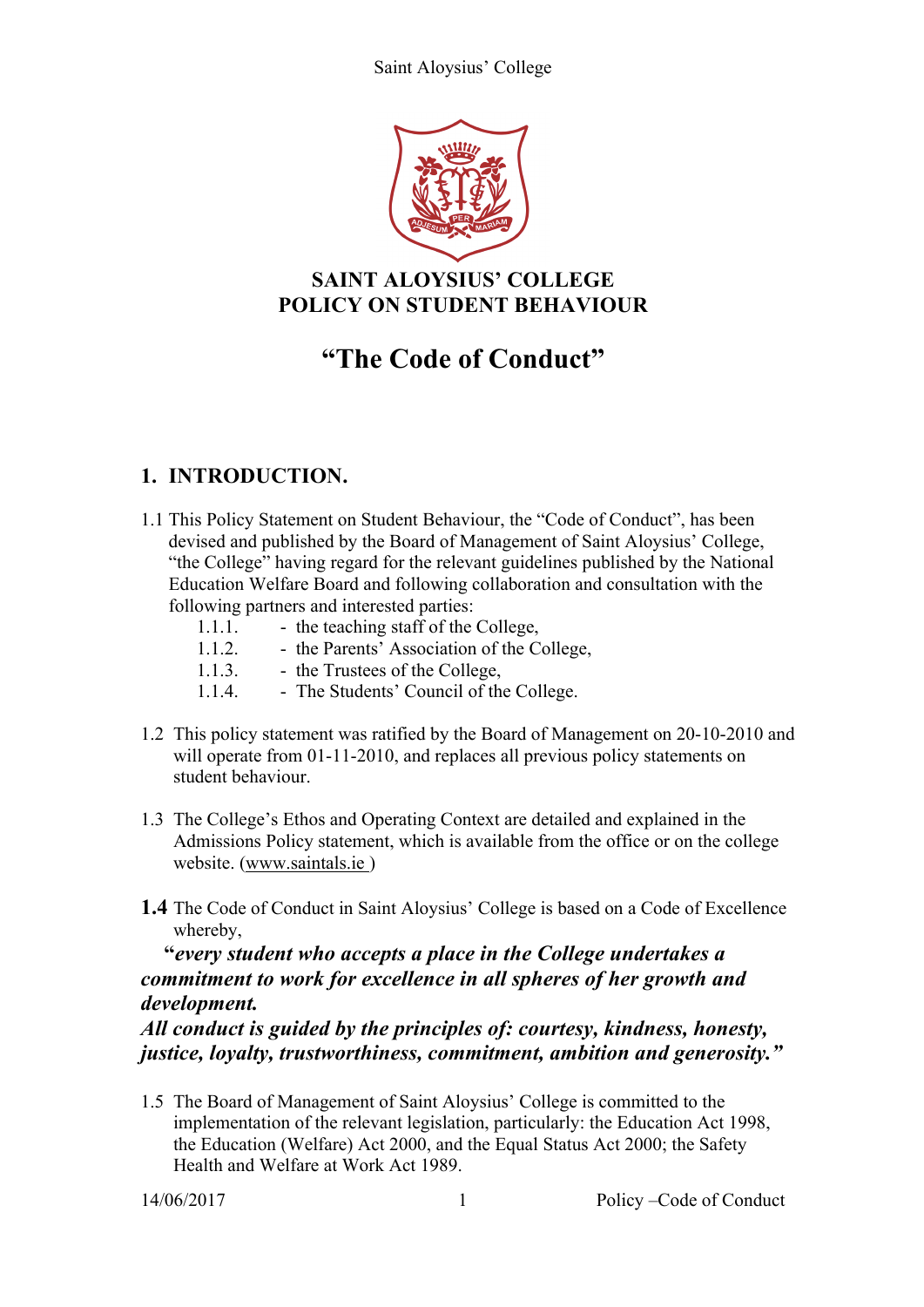- 1.6 The Board of Management is committed to the welfare and development of all its students, and to this end, a comprehensive system of Pastoral Care exists at the College.
- 1.7 The College authorities are committed to the safety and welfare of all who attend and work at the College. Students and staff have the right to be treated fairly and with dignity, in an environment free from intimidation, harassment and discrimination. The College Anti-Bullying policy statement may be obtained from the office or on the college website.

# **2. MISSION STATEMENT.**

#### *"Our mission is that this school community both in its teaching and environment affirms the uniqueness and fosters the potential of each individual***."**

- **2.1** Within the classroom, students should be allowed to learn and teachers should be allowed to teach;
- 2.2 Within the School, all members of the School Community should be allowed to work in a safe environment which is free from threat of physical violence, harassment (sexual or otherwise), bullying, racism, exposure to harmful (or illegal) substances.

# **CODE OF CONDUCT.**

#### **3.1 GENERAL BEHAVIOUR**

- 3.1.1 The rules and guidelines for student Conduct contained in this Code of Conduct are general in nature. Specific rules, "the Rules", will apply in certain classrooms and in certain circumstances. In such instances, students are required to obey the Rules that are specified for such situations.
- 3.1.2 Examples of such situations and classes in which specific rules would apply are: an emergency evacuation drill; an actual emergency evacuation; the use of specialised laboratory equipment; physical education activities, school events, outings or school tours.
- 3.1.3 In the case of emergencies, students are required to follow instructions issued at the time of the emergency.
- 3.1.4 In the event of an emergency such as a sudden illness, injury or any other personal emergency, a student is to report to a teacher or the main office. The College authorities, where appropriate, will contact the parent.
- 3.1.5 Students are obliged to behave in such a manner as to contribute positively to the welfare, safety and comfort of others. Students must treat members of staff, fellow students and visitors to the school with respect and consideration.
- 3.1.6 Students must behave in an orderly and courteous manner in the corridors and common areas and must obey whatever Rules including movement apply to those areas.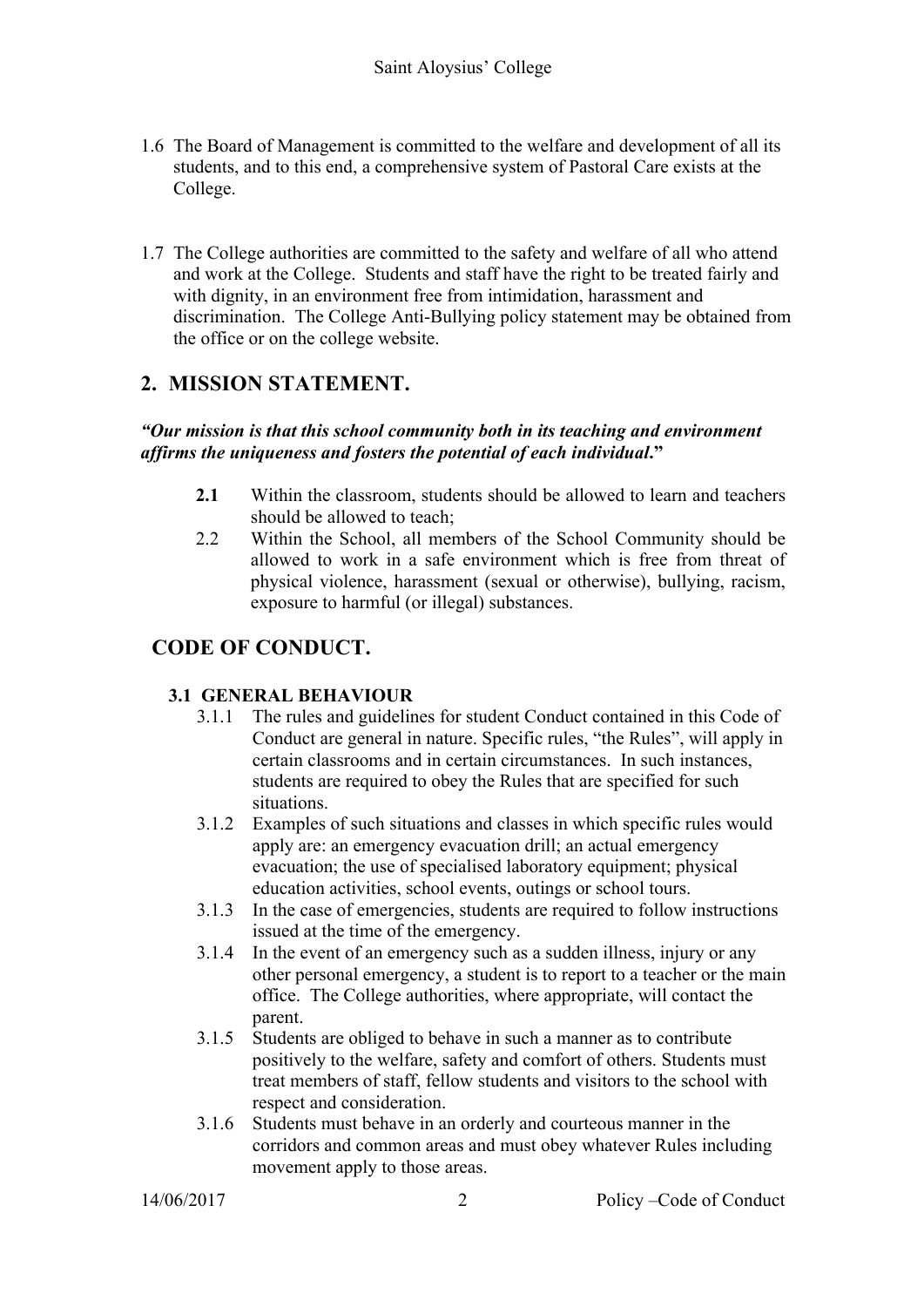- 3.1.7 Students must show respect for College property and equipment and that of other College users. Students will be required to make good any damage caused by neglect or misbehaviour.
- 3.1.8 Students are responsible for their own property, school bags should be stored safely in lockers or on shelving provided.
- 3.1.9 Students of the College are expected to behave in such a manner as to always uphold the good name of the College, during and outside school hours.
- 3.1.10 An acknowledgement from a parent to a teachers entry in the journal is required in the event of a student's failure to comply with the Code of **Conduct**
- 3.1.11 While it is acknowledged that parents are responsible for their children outside of school hours, it is stressed that the Conduct of students en route to and from the College, while using the school bus or while queuing for the school bus, must be exemplary, and must in no way bring the College into any disrepute.
- 3.1.12 Student conduct on College outings, field-work and during study sessions must conform to this Code of Conduct and the Rules governing those situations.
- 3.1.13 Students are expected to take responsibility for their own conduct and learning.
- 3.1.14 Students are expected to behave in a manner that respects the rights of other members of the college community especially other students' right to learn.
- 3.1.15 Students are expected to show to respect their teachers at all times both inside and outside the college

#### **3.2 ATTENDANCE.**

- 3.2.1 Regular and full attendance is required of all students. The College staff routinely monitors student attendance.
- 3.2.2 Parents are required to supply an absence note from the student journal to cover any student absence. In the event of a student illness, a medical certificate or a copy of the certificate should be supplied to the College, where possible.
- 3.2.3 Parents are requested to make medical, dental or other such appointments outside of class time. In the event of an unavoidable appointment during school time, parents/guardians are asked to request in writing using the student journal that the College release the student for the duration of the appointment. A copy of the appointment card should accompany the permission slip. (See Appendix 3). Students are, under normal circumstances, expected to return to the College after such an appointment.
- 3.2.4 Students are required to return to the College after any external events organised during school time, unless otherwise designated by the College authorities.
- 3.2.5 Students may not be absent from the College during the school term for the purpose of holidays.
- 3.2.6 Students are strongly encouraged not to take on occupational work during the school term.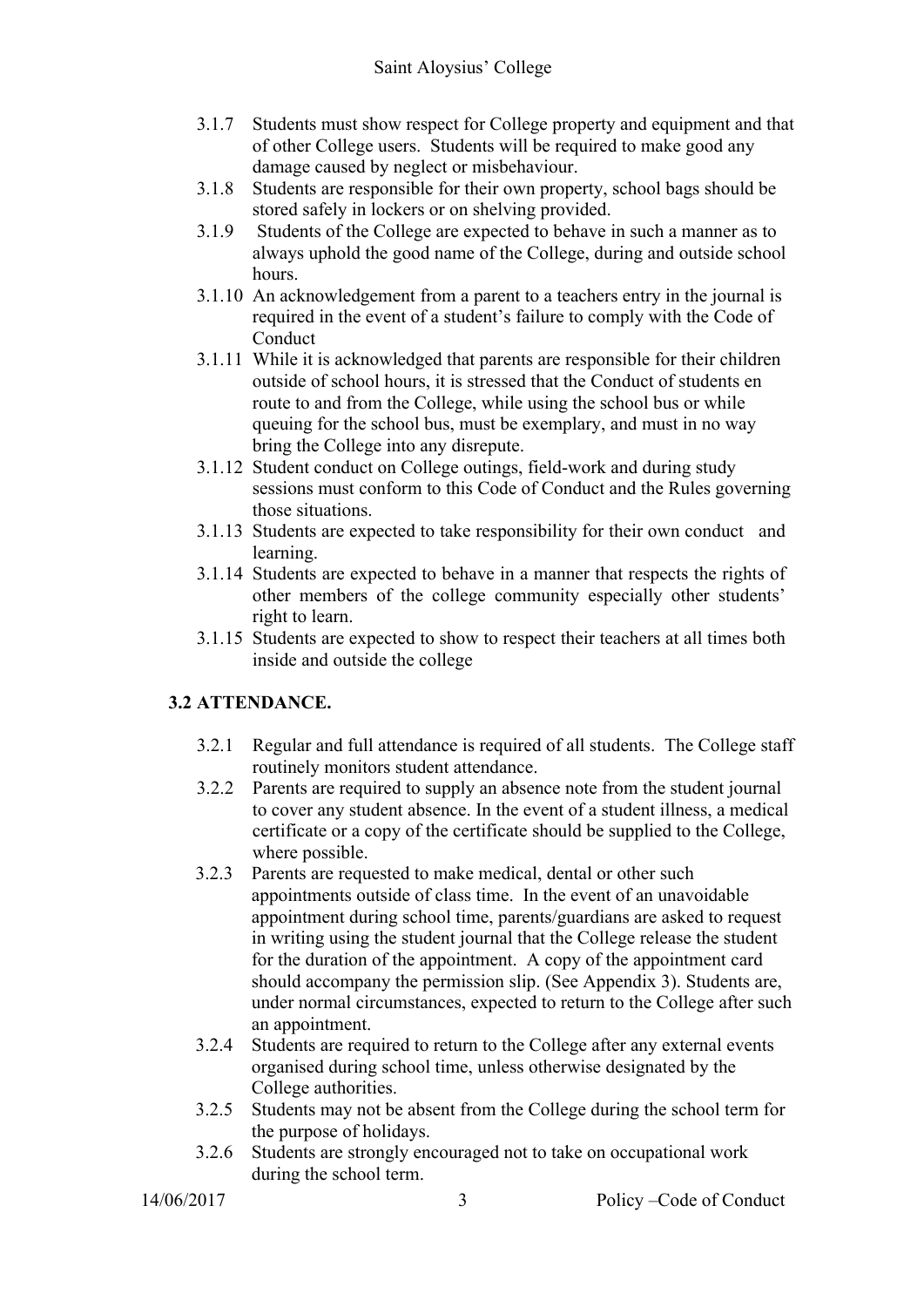- 3.2.7 Students are to enter and exit by the Quad door. Students who arrive after the official school start time should enter through the main office door.
- 3.2.8 Parents are requested to notify the college if a student is absent. (See Appendix 4).

#### **3.3 PUNCTUALITY.**

- 3.3.1 Students are required to be on time for all classes. The current daily teaching hours are: from **8.45**am to 3.45pm.on Mondays, Tuesdays and Thursdays; from **8.45** am to **1.00**pm on Wednesdays; and from **8.45**am to 3.30pm on Fridays.
- 3.3.2 The College premises are normally open daily at 8.00am and are closed at 5.00pm. Supervision of students extends for 15 minutes before classes commence and for 15 minutes after classes end, except in the case of college-sponsored activities or courses.
- 3.3.3 Each student is required to be at assembly at **08.35** on the designated assembly morning.
- 3.3.4 A late for school slip from the student journal signed by parent is required if a student is late for school.
- 3.3.5 Students are obliged to be aware of and follow the correct sign in / sign out procedures.

#### **3.4 UNIFORM.**

- 3.4.1 Full regular uniform must be worn at all times unless otherwise designated by the College authorities. The uniform must be clean and presentable.
- 3.4.2 The regular uniform, which is worn at all classes except Physical Education and Games, consists of: maroon knee-length skirt and / or black pin-striped school trousers; maroon jumper; white shirt-style blouse; maroon tights or knee socks; and dark low-heeled shoes; black college jacket; maroon college fleece is optional. Black college jacket may not be worn in class.
- 3.4.3 The P.E. uniform, which students must wear in P.E. classes and when participating in games, consists of black tracksuit bottoms and white polo-style shirt or the College tracksuit, and training shoes.
- 3.4.4 Students must wear gum shields when playing hockey.
- *3.4.5* Hair must be kept well groomed *and presentable; students are reminded they are representing their school as well as themselves.*
- 3.4.6 Jewellery, when worn, must be simple and in keeping with the uniform. On health and safety grounds, certain items of jewellery may not be worn at Physical Education classes, Home Economics classes, games and some other classes.
- 3.4.7 *Each student is permitted to wear one neat stud in each ear and a discrete stud on her nose (at managements discretion). Other ear and facial piercings must be removed. This includes hoops, bars, dropers, spacers. This list is not exhaustive. Failure to comply with this rule will result in a sanction for the student.*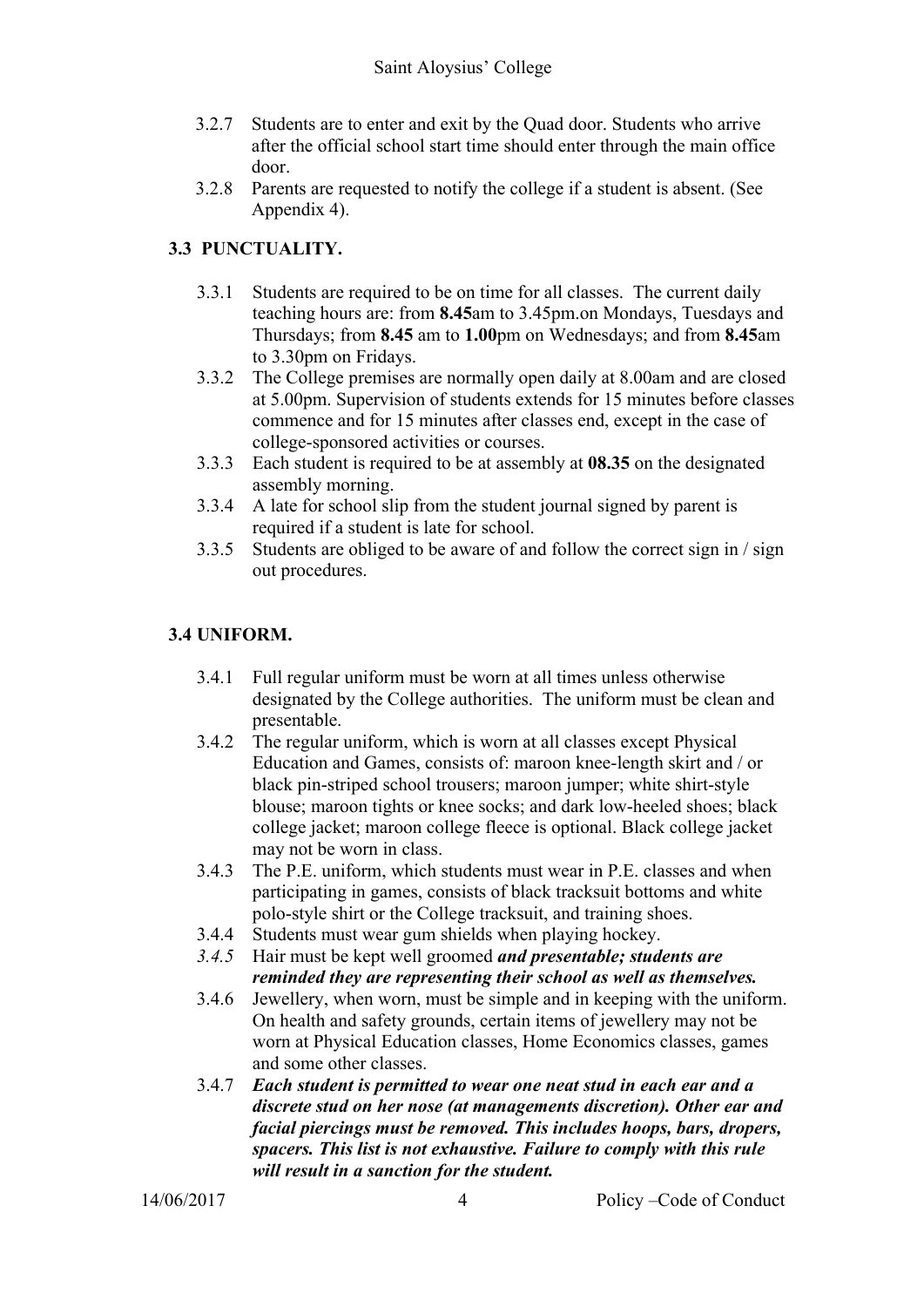#### 3.4.8 *Students are required to display their name badge at all times within the school building.*

#### **3.5 LOCKERS.**

- 3.5.1 Lockers, which are the property of the College, may be assigned to students for their personal use on a yearly basis.
- 3.5.2 Students must keep their locker and the surrounding area tidy and in good order
- 3.5.3 Students must keep their lockers locked.
- 3.5.4 Lockers should be accessed only during authorised times and not during class times except with the written permission of a teacher.
- 3.5.5 The College authorities may inspect lockers from time to time, and may at any time ask a student to open her locker for inspection.
- 3.5.6 A student is in breach of the rules if she has any unauthorised or banned substances, materials, utensils, tools or weapons in her locker.
- 3.5.7 The privilege of having a locker may be revoked at any time for breach of these rules.
- 3.5.8 The Board of Management does not accept responsibility for loss or damage to a student's property.
- 3.5.9 Damaged lockers must be reported to a year head.

#### **3.6 FORBIDDEN SUBSTANCES.**

- 3.6.1 The possession, use or consumption of tobacco, alcohol, or any banned substance is prohibited on the College premises or grounds, or at any College sponsored outings or events, or while wearing school uniform.
- 3.6.2 The presentation of a student on the College premises or grounds or at any College sponsored outings or events in an intoxicated state or having consumed an intoxicating or banned substance (See definition) is strictly forbidden.
- 3.6.3 The possession or taking of prescribed drugs is strictly forbidden unless the student bears a note from her parent(s) who have been authenticated by the Principal, Deputy Principal or other authorised teacher.
- 3.6.4 Students should never share medication prescribed or un-prescribed with other students.
- 3.6.5 The possession or use of correction fluid (such as "Tippex"), and the inappropriate use of felt tip pens are forbidden.
- 3.6.6 The possession or use of Chewing Gum is forbidden.

#### **3.7 STUDENT JOURNAL**

- 3.7.1 The Journal used must be the official Saint Aloysius' College Journal.
- 3.7.2 Students are required to have their Student Journal in their possession at all times while in class and when leaving class and the journal must be available to a staff member immediately on request.
- 3.7.3 College staff has the right to inspect a Journal, to write on it, or to request a comment or signature from a parent/guardian on it.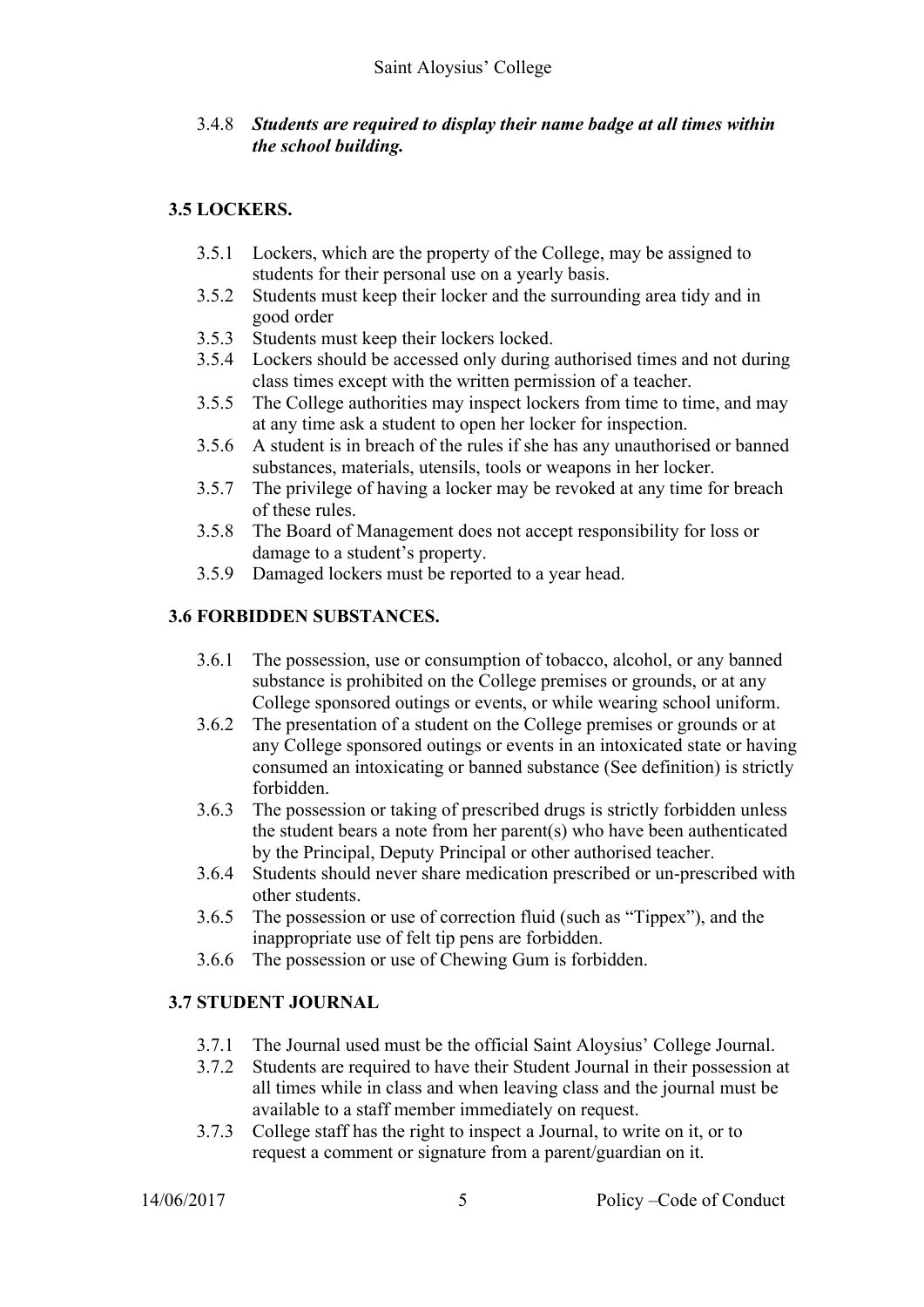- 3.7.4 The Journal is not a private diary, and must be used for College purposes only, specifically the noting of exercises and assignments, and the facilitation of correspondence between the College staff and parents and vice verse.
- 3.7.5 Parents are requested to sign the Journal when required.
- 3.7.6 Students are required to keep the Journal in good condition. Students may not tear pages from the Journal or otherwise deface it in any way.

#### **3.8 CLASSROOM CONDUCT.**

- 3.8.1 Students are expected to contribute positively to the learning environment of a classroom and to obey all classroom rules.
- *3.8.2* Students must request permission to speak, by raising their hand and must listen to others with respect.
- 3.8.3 Students are expected to apply themselves diligently to their studies and work hard at all times. Homework is to be completed fully and thoroughly and handed up on time. In the event of absence, the onus is on the student to ascertain what homework assignments have been given and to complete them where appropriate.
- 3.8.4 An explanatory note on the Journal from a parent/guardian is required in the event of a student's failure to complete homework.
- 3.8.5 Students are expected to be on time and to bring all required texts and equipment to class.
- 3.8.6 Students are expected to respect the classroom environment: e.g. litter in bins, no graffiti on walls or furniture and clean up after themselves
- 3.8.7 Students are not allowed enter laboratories, the Sports Hall or other specified class rooms unless supervised or directed by a teacher.
- 3.8.8 If a student's Conduct has a seriously detrimental effect on the education of other students it may result in serious disciplinary sanctions including suspension being imposed.

#### **3.9 LUNCH-TIME/ BREAKS.**

- 3.9.1 Students are not permitted to leave the College grounds during any class breaks or at lunch-time unless they have received permission from the Principal or Deputy Principal or other authorised teacher.
- 3.9.2 Students are encouraged to bring a healthy lunch. Students may eat only in designated areas within the premises or grounds. The main dining areas are the Quad, the Hall and designated areas in the grounds. The consumption of food or drinks is not allowed in classrooms unless otherwise approved by a teacher.
- 3.9.3 Lunch areas must to be left tidy and litter put in bins and students should be mindful of recycling

#### **3.10 USE OF TELEPHONE/MOBILE PHONE.**

3.9.4 The use of any mobile telephone, portable gaming console (including, but not limited to, Sony PSP, Nintendo DS and Nintendo Game boy Advance), Personal Digital Assistant (PDA) or portable digital audio /

14/06/2017 6 Policy – Code of Conduct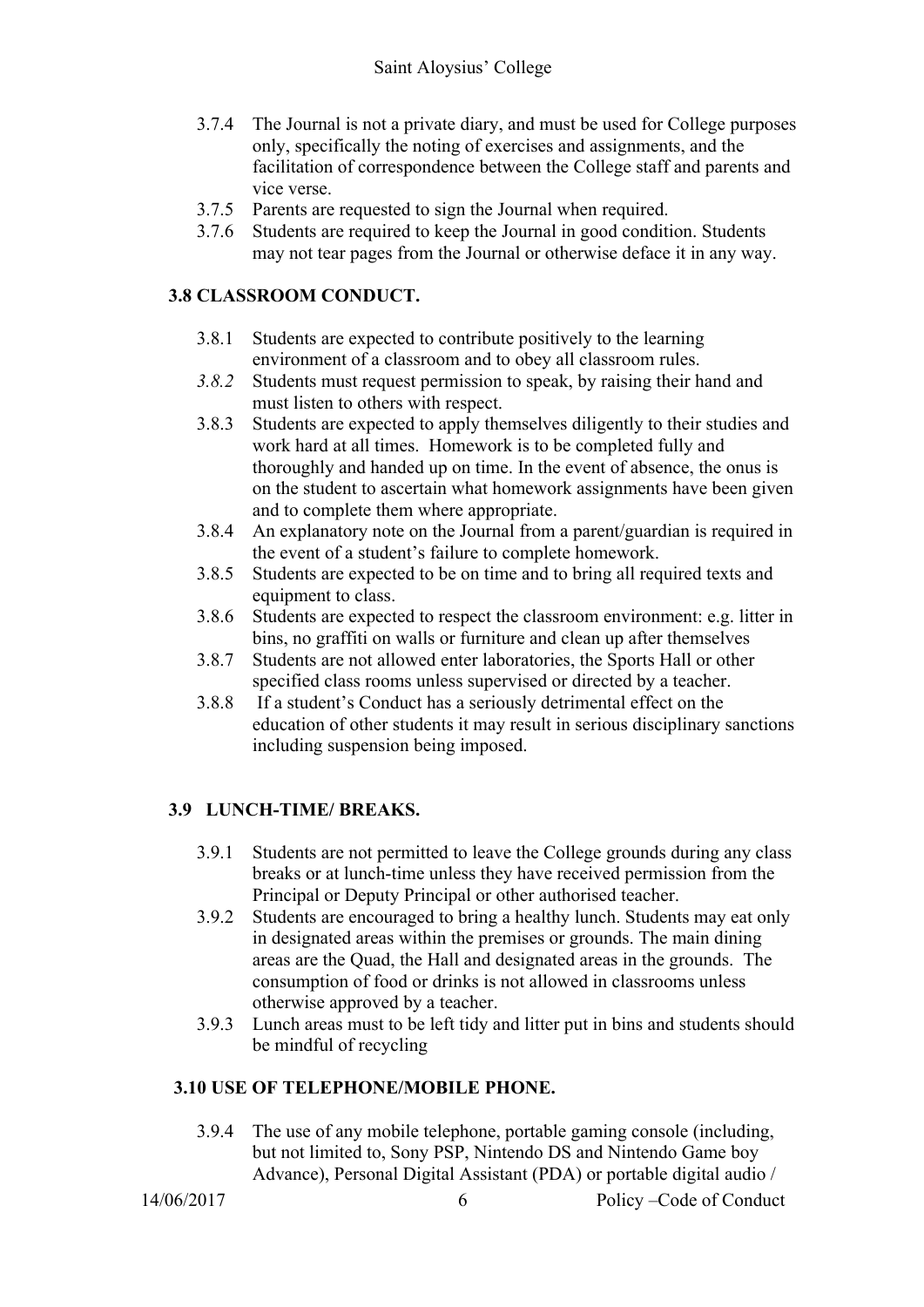video player (including, but not limited to, Apple IPod, Creative Zen, Sony MP3 Walkman) is expressly prohibited during class time. Any such devices can only be used during mid-morning break, lunch break, before first morning bell and after classes end for the day. **Any contravention of this rule will result in the offending item being immediately confiscated and returned when collected by a parent on payment of the prescribed fine of €20** (Emergency calls may be made or received at other times through the main office). Normal school rules also apply for after school study.

- **3.9.5** *The picture/video/voice recording feature of a phone can only be used when instructed by a teacher for educational purposes.*
- **3.9.6** *1st Year students are not permitted to use their mobile phones within the school until after Christmas.*

# **4 SANCTIONS FOR BREACHES OF THE CODE OF CONDUCT or THE RULES.**

#### **4.1 MIDEMEANOURS and DISRUPTIONS**

- 4.1.1 Students are required to respect the rights of others, to adhere to the College's Code of Conduct and to obey all Rules. Parents with their children are expected to be familiar with the contents of the Code of Conduct.
- 4.1.2 Parents/guardians are expected to take an active interest in their children's progress and Conduct, and are expected to co-operate with the teachers in addressing any disciplinary matters involving their children.
- 4.1.3 In the interest of good order and to protect the rights of all who use the College, breaches of the Code of Conduct and Rules may incur sanctions and penalties.
- 4.1.4 In all disciplinary matters, teachers will inform students of the specific breaches of the Code of Conduct or Rules that have been noted, and will give students an opportunity to respond to the charges against them.
- 4.1.4.1 Teachers will warn students appropriately of the consequences of their misbehaviour. Class teachers will deal appropriately with all matters relating to minor breaches of the College's Code of Conduct and Rules and may inform the Class Tutor where applicable.
- 4.1.4.2 Some possible sanctions that class teachers may apply include: the issuing of a reprimand or warning, the requesting of a written or verbal apology, the assigning of a punishment exercise, the noting of the misdemeanour in the Journal for parent/guardian signature, the assigning of extra homework, the assigning of an in school detention; etc. (See Appendix 1)
- 4.1.4.3 In some cases of student misbehaviour, the Class Tutor and/or Year Head may request the Counsellor to intervene in an effort to help the student deal with personal problems. It may be necessary for parents to seek further professional help for their daughter at this stage.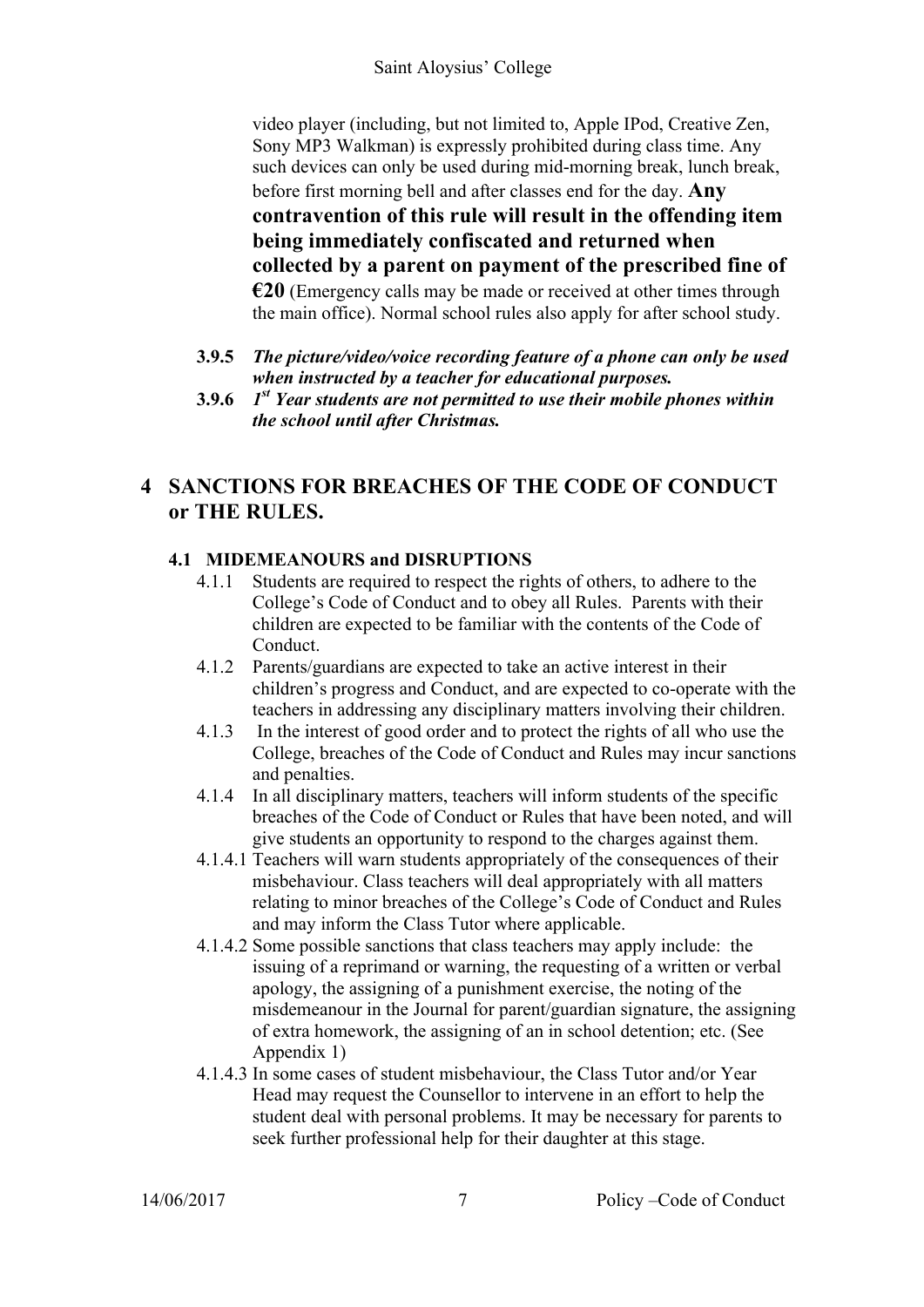- 4.1.5 In the event of such misdemeanour as unauthorised absence from class, misbehaviour in any form, or a breach of trust between a student and the College authorities, the Year Head may place a student "On Report". When On Report, a student will be required to present her On Report Card to each class teacher and to her Year Head as required. The On Report Card will also require the signature of a parent each day.
- 4.1.6 In all instances of Detention, parents will be informed by means of a note in the journal and / or prepaid ordinary post or by means of a registered letter.
- 4.1.6.1. Parents and the student may be asked to meet a member or members of the staff with a view to resolving the matter, and to helping the student improve her Conduct.
- 4.1.6 If a student breaches the Rules regarding the use of mobile phones, a teacher may confiscate the phone. A fine will be imposed and the phone will be returned **when collected by a parent**.(Presently  $\epsilon$ 20)

#### **4.2 MORE SERIOUS BREACHES OF THE CODE OF CONDUCT or RULES**

- 4.2.1 If, following the interventions described in section 4.1 above, the student's Conduct has not changed or if further breaches occur, the matter will be further considered by the Year Head and the Deputy Principal who will then investigate the situation, and may make further disciplinary and pastoral interventions. Further sanctions or punishments may be imposed on the student and parents will be informed and involved. An official disciplinary warning will be placed on the student's record. ( See Appendix 2)
- 4.2.2 In instances of student absence from school of an annual total of twenty days or more, the Educational Welfare Officer will be notified.

#### **4.3 SUSPENSION**

- 4.3.1 If, following the application of interventions and sanctions, a student's conduct is still in serious breach of the Code of Conduct or Rules, the Principal or his/her Deputy may suspend the student for a period of up to five (5) days. The Board of Management may increase this.
- 4.3.2 In some circumstances, the Principal or his/her Deputy on the authorisation of the Principal may suspend a student immediately. Such circumstances would be of a very serious nature and would include situations where a student's conduct has had a serious detrimental effect on the education of other students or the student's behaviour could constitute a serious threat or affront to others, e.g. serious affront to a teacher, the striking of another student, the use or threat of violence, the possession of illegal substances or weapons, other very serious misdemeanours.
- 4.3.3 In the event of any suspension, parents will be notified and informed as soon as possible. In the event of a student being suspended from class or the College, and/or while she is waiting to be collected by parents, the student must wait in the College in the area designated by the teacher or Principal. The student may not leave the College until given permission by College authorities to do so.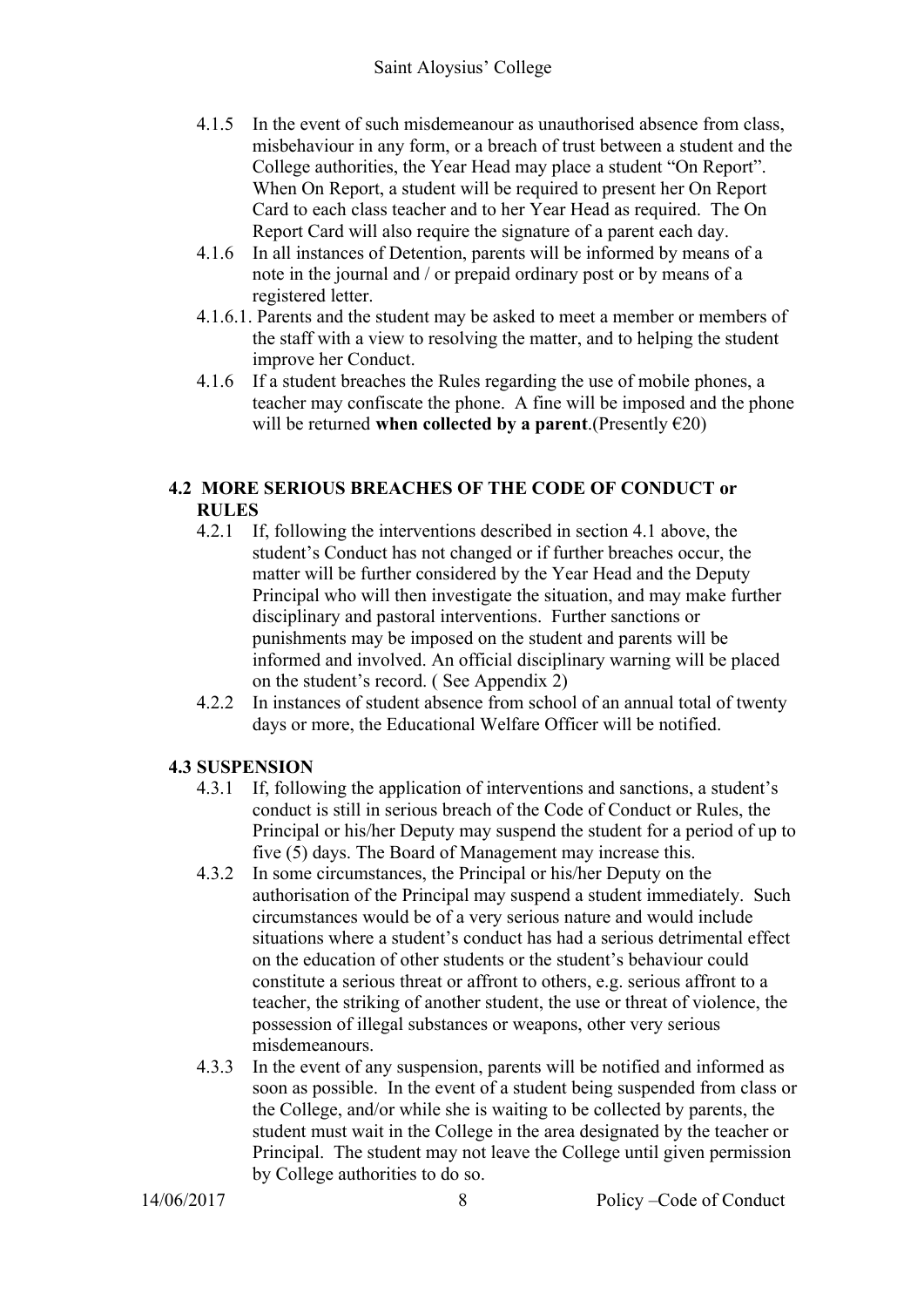- 4.3.4 The student being suspended and her parents will be informed of the reason(s) for the suspension, and will be afforded an opportunity to respond to the charges against the student.
- 4.3.5 Certain conditions may be imposed on a student before she will be accepted back to the College after a suspension. Such conditions may include: a written apology; a written undertaking of good and appropriate Conduct; the completion of assignments; a formal meeting by the student and her parent(s) with staff member(s), etc.
- 4.3.6 Parents, or a student when the student is over the age of eighteen years of age, may appeal a suspension to the Board of Management.
- 4.3.7 The Board will hear such an appeal and will decide to either uphold the appeal or to approve the suspension.
- 4.3.8 In the event of a successful appeal against a suspension, the Board will delete any reference to the suspension from the student's file and may impose another sanction on the student instead of suspension, or may decide to impose no further sanction on the student.
- 4.3.9 In the case of a six-day suspension of a student, or an accumulation of twenty days or more of suspensions in a school year, the Educational Welfare Officer will be informed.

#### **4.4 EXTERNAL APPEAL**

**4.4.1** In accordance with Section 29 of the 1998 Act, an appeal lies to the Secretary General of the Department where a Student is, among other things, suspended from attendance at the school for a period which would bring the cumulative period of suspension to 20 days in any one school year. Further information and the Appeals Application Form is available from the Section 29 Appeals Administration Unit, Department of Education and Science, Cornamaddy, County Westmeath – telephone (0906) 483600 – *www.education.ie*.

#### *4.5* **EXPULSION**

- 4.5.1 In cases of the most serious misbehaviour and breaches of the College's Code of Conduct and Rules, and/or following the unsuccessful application of interventions and sanctions, the Board of Management may expel a student from the College.
- 4.5.2 Expulsion will be sanctioned only following the most rigorous examination by the Board of Management of the circumstances surrounding the case, and will be exercised in accordance with the principles of natural justice, and in conformity with the relevant legislation and the College's Code of Conduct.
- 4.5.3 Before the Board of Management will consider and make a final decision on a case that may incur the penalty of expulsion, parents, will be informed of the details of the case and the seriousness of the situation, and will be invited to make a submission to the Board and/or to meet the Board to hear the charges against their child and to present their response.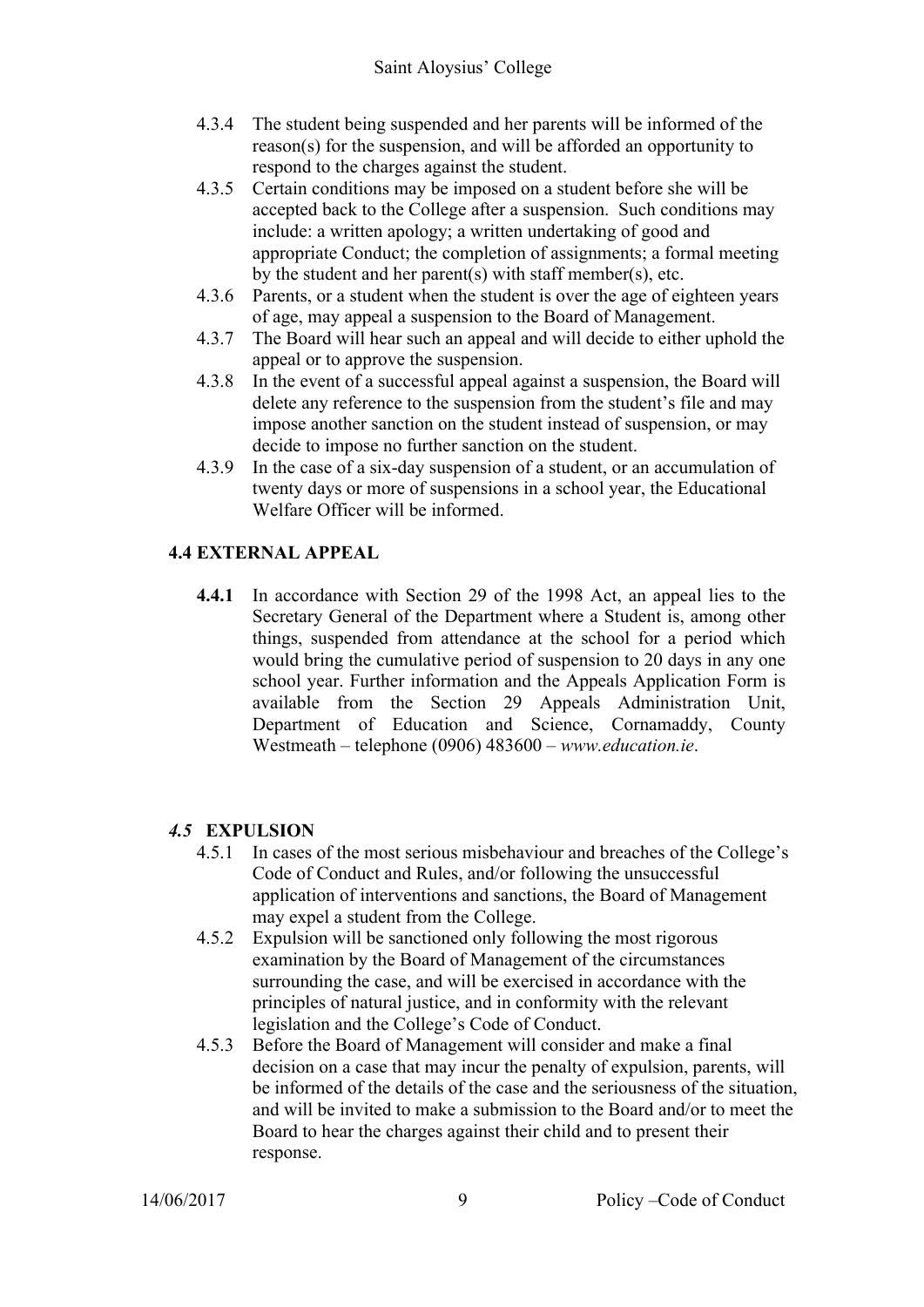- 4.5.4 In the case of the expulsion of a student, the student's parents, or the student when that student is over the age of 18 years, will have the right to appeal the decision of the Board of Management to the Secretary General of the Department of Education and Science. Such appeal should be made within forty-two days of the expulsion order having been made.
- 4.5.5 In the case of the expulsion of a student, the Educational Welfare Officer will be informed.

#### 4.6 **EXTERNAL APPEAL**

4.6.1 In accordance with Section 29 of the 1998 Act, an appeal lies to the Secretary General of the Department where a Student is, among other things, permanently excluded from the school. Further information and the Appeals Application Form is available from the Section 29 Appeals Administration Unit, Department of Education and Science, Cornamaddy, County Westmeath – telephone (0906) 483600 – www.education.ie

# **5 REVIEW OF THE CODE OF CONDUCT POLICY**

- 5.1 The Board of Management of the College, in consultation with the relevant partners, will review this policy from time to time as appropriate, but in any event at the start of each new Board's term of office.
- 5.2 The Board may, subject to relevant legislation, and subject to Department of Education and Science regulations, alter or amend any section of this policy as appropriate.
- Signed: Sr. Margaret Herlihy Chairperson, Board of Management, Saint Aloysius' College, Carrigtwohill.

Date: \_13-6-2017\_\_\_\_\_\_\_\_\_\_\_\_\_\_\_\_\_\_\_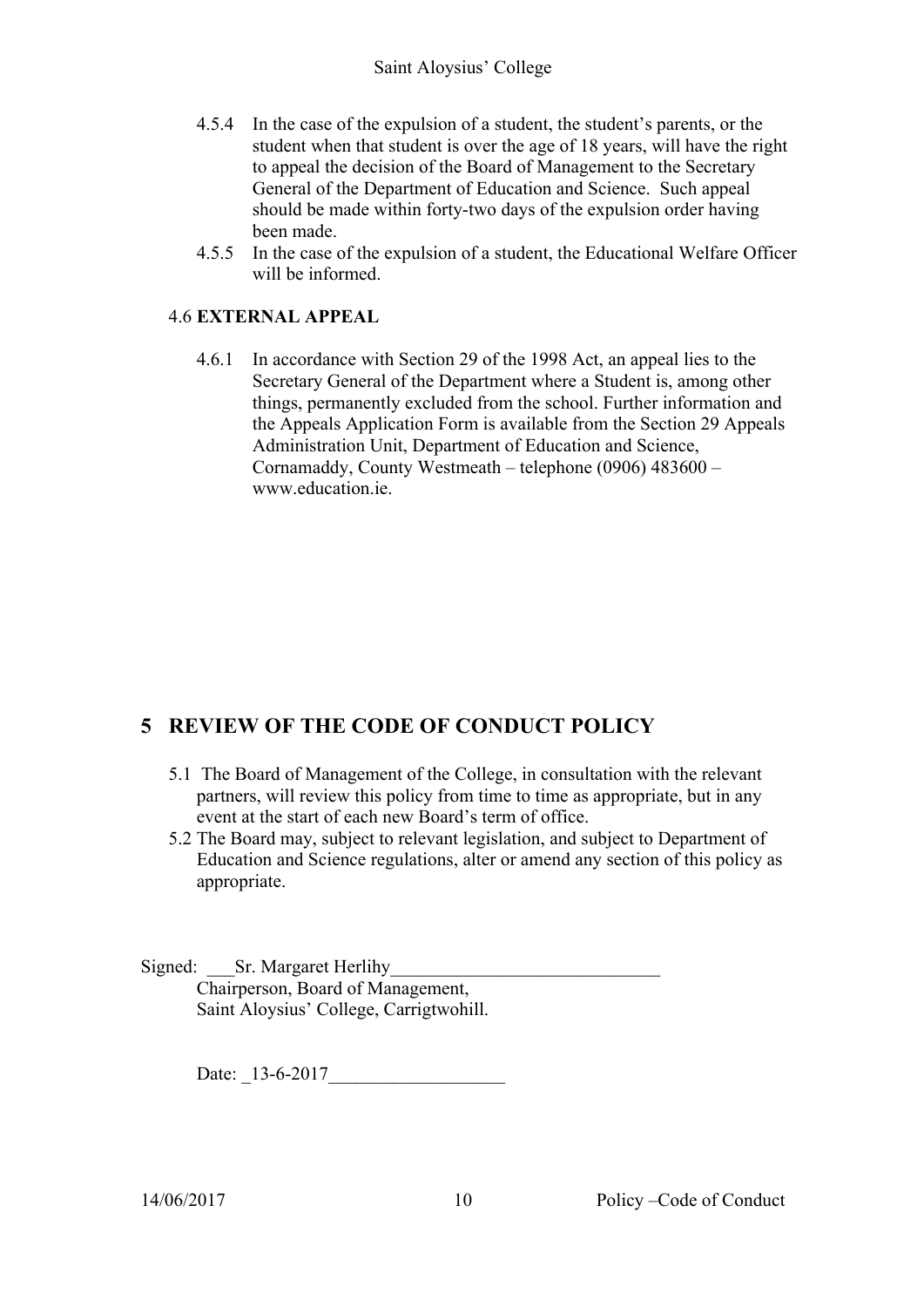# **RELEVANT TERMS AND DEFINITIONS**

**The College:** This includes school buildings, grounds, play areas and public areas where students congregate coming to or going from school.

**Banned or Prohibited Substances:** This includes, all substances covered by the Misuse of Drugs Act, non-validated prescription medication, all alcohol, tobaccos, ecigarettes, vapers or any mood other altering substances used contrary to the Law of the Land. The College reserves the right to determine that a substance found at the school qualifies as a banned or prohibited substance.

**Parent:** This includes a student's natural father, her natural mother, a male adopter under an adoption order, a female adopter under an adoption order, a guardian or other person acting in loco parentis (except a teacher). Parents shall be construed accordingly.

# **Appendix 1.**

#### **Minor misdemeanours**

(May include but is not limited to the following)

- 1. No homework recorded by teacher 3 times.
- 2. Late for class recorded by teacher 3 times
- 3. No books/materials in class recorded by teacher 3 times.
- 4. Continuous minor disruptions.
- 5. Misbehaviour on premises at any time.
- 6. Unexplained absence from class.
- 7. Not presenting journal or giving name when asked.

# **Appendix 2.**

#### **Major discipline issues**

(May include but is not limited to the following)

- 1. A refusal to obey reasonable instruction.
- 2. Ongoing disruption of Education Process.
- 3. Gross insolence/disrespect.
- 4. 3 detentions
- 5. Damage to property
- 6. Theft
- 7. Absence from school without permission.
- 8. Disrespect to staff/students/visitors.
- 9. Misbehaving on school event